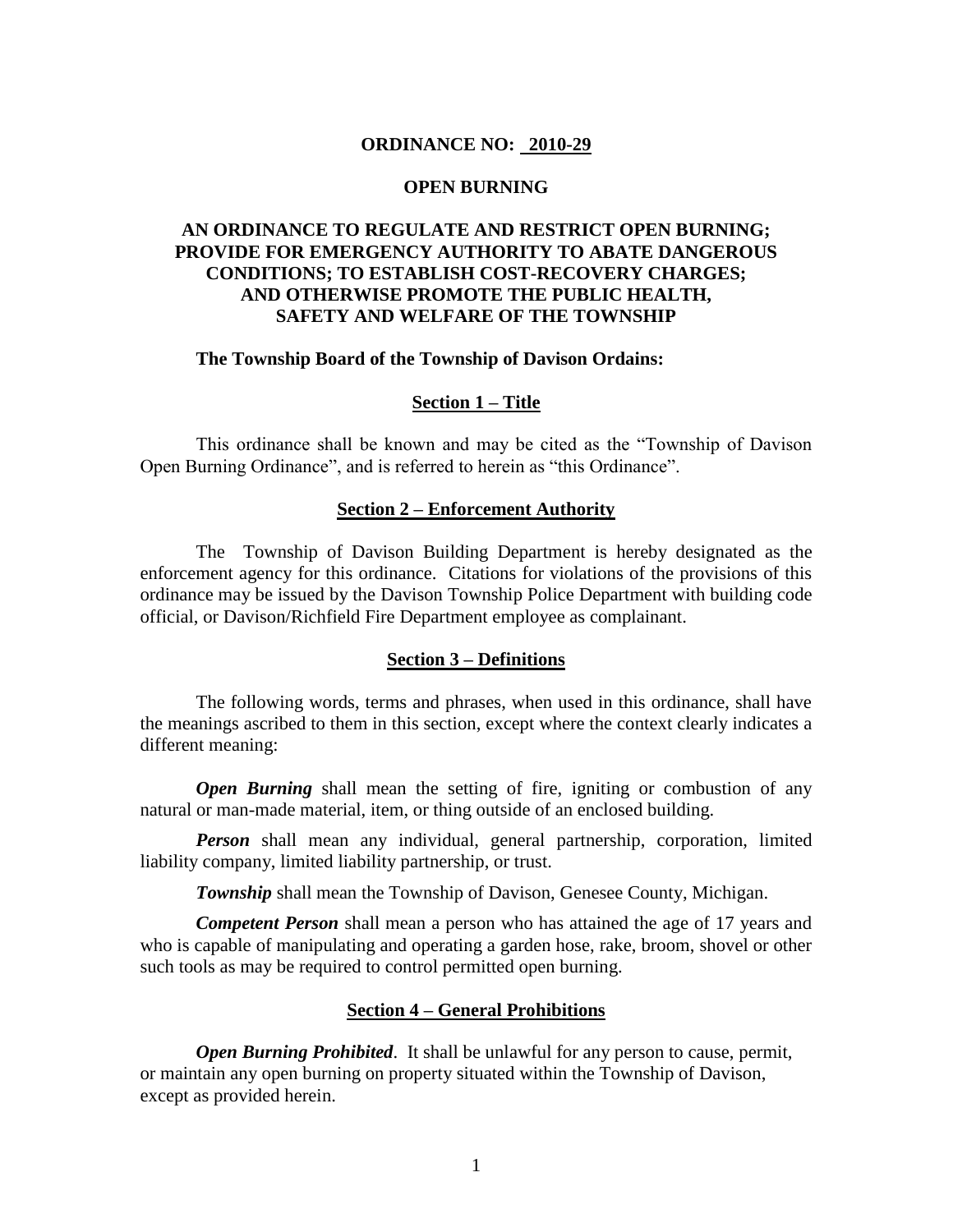# **Section 5 – Exemptions**

(a) *Open burning allowed without permit*. The following shall not be considered "Open Burning" and shall be allowed without permit:

> (1) A campfire, if such fire is not more than three (3) feet by three (3) feet by two (2) feet high in dimension. Fuel for a campfire shall consist only of seasoned dry firewood.

(b) *Open Burning Allowed With Permit*. The following open burning shall be allowed with permit as provided in Article Five of this Ordinance:

(1) Brush, tree trimmings, shrubbery, and other wood materials.

(2) Open burning for recognized agriculture, forestry, and range or wildlife management practices, or the prevention or control of disease or pests.

# **Section 6 – Permit Requirements**

# (a) *Permit Application*.

- (1) Request for a permit shall be made by the owner of the property or person in control of the property upon which the burning is to occur, to the Davison Township Building Department. Requests must be made in person.
- (2) Requests must be made in person.
- (3) The property owner or person in control of the property shall have a permit to burn in their possession anytime open burning is taking place.
- (4) Failure to have a permit will result in penalties assessed as specified in Section 13.
- (5) Permits are valid for the year in which they are issued.
- (b) *Permit Issued/Conditions*. The Township building code official is authorized to issue permits for open burning, and may attach to such permit such conditions as are necessary at his discretion to minimize offensive or objectionable characteristics or to minimize the potential for the fire to spread. The building code official may, based upon the exercise of reasonable discretion, prohibit open burning otherwise authorized under this Ordinance, if such burning would be offensive or objectionable to owners or occupants of nearby properties due to smoke, odor or particle emissions, when atmospheric conditions or local circumstances make such fires a potential hazard or nuisance, or when any burning would be in violation of any other applicable state law, local ordinance or applicable regulation. Prohibition under this subsection may be determined prior to the ignition of a fire, or following ignition by order of extinguishment.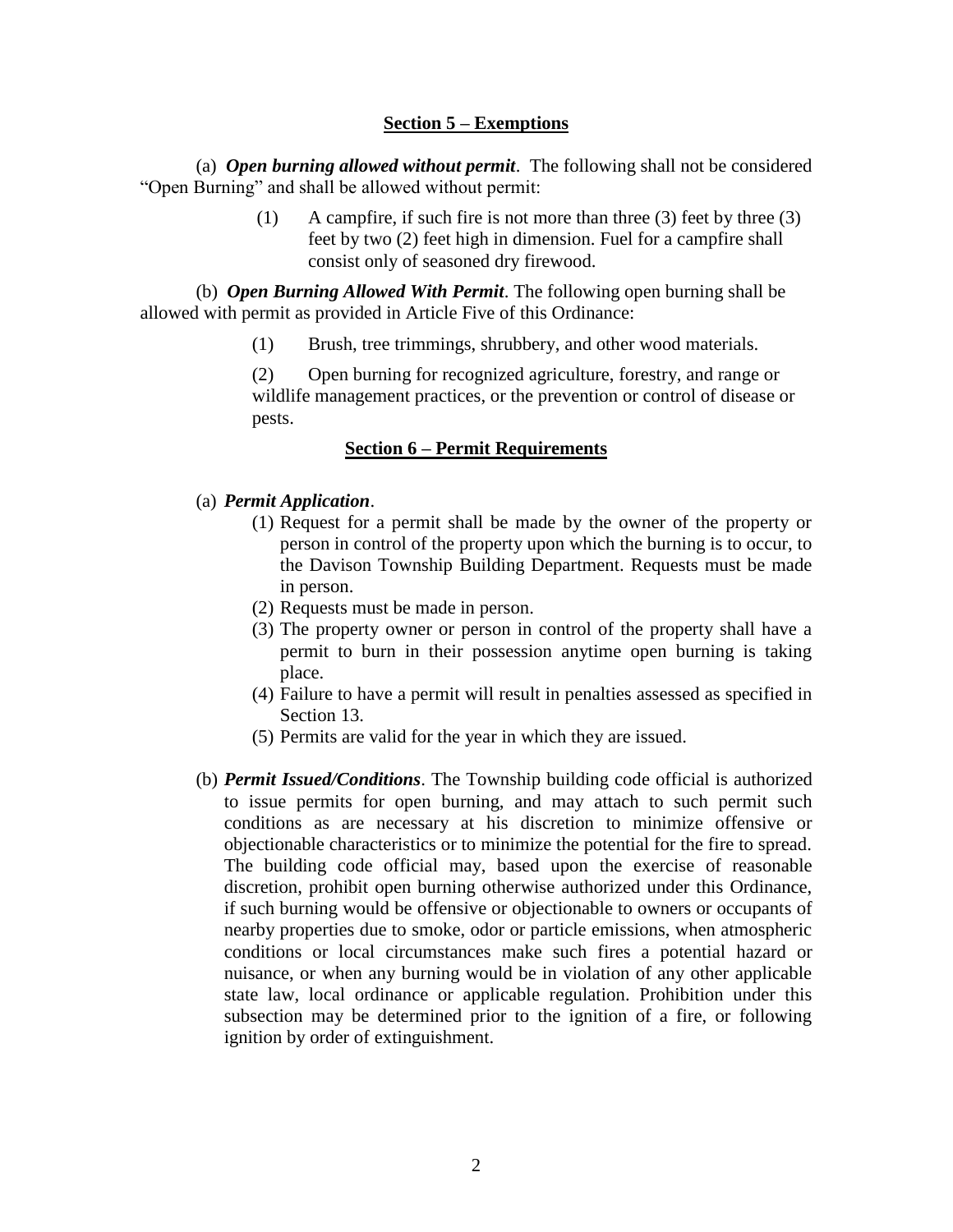# **Section 7 – Standards for Open Burning**

Standards applicable to all open burning:

- a. No person shall burn garbage, animal carcasses, refuse, trash, rubbish, or burn like material giving off foul or offensive odors, at any time.
- b. All fires must be of a manageable size as determined by the Township Building Code Official.
- c. Outside burning shall be constantly attended by a competent person until the fire is completely extinguished.
- d. Burning shall be during daylight hours only, except for campfires as provided by Section 5(b).
- e. No open burning shall be allowed in or on any public road or rightof-way.
- f. No person shall burn plastics, tires, petroleum, or any kind of like products that would emit black smoke, or other objectionable smoke, odors, or particle emissions.
- g. No open burning shall be allowed on any property used for commercial purposes or within 50 feet.
- h. No open burning of construction and/or demolition waste shall be allowed.

# **Section 8 – Prohibited Acts**

The following acts are prohibited:

- a. Disposing of a lighted match, cigarette, cigar, ashes or other flaming or glowing substance, or any other substance or thing that is likely to ignite a forest, brush or grass fire or throw or drop from a moving vehicle any such object or substances.
- b. Setting on fire or causing to be set on fire any flammable material without taking reasonable precautions, both before and at all times after lighting the fire, to prevent the fire from spreading.
- c. Leaving a fire before it is extinguished.
- d. Discharging or causing to be discharged, a gun firing flares, incendiary or tracer bullets or tracer charge onto or across any forest or grassland or structure.
- e. The operation of outdoor incinerator devices or structures intended to provide a heating source to an adjacent structure in a residential zone within 300 feet of a habitable structure.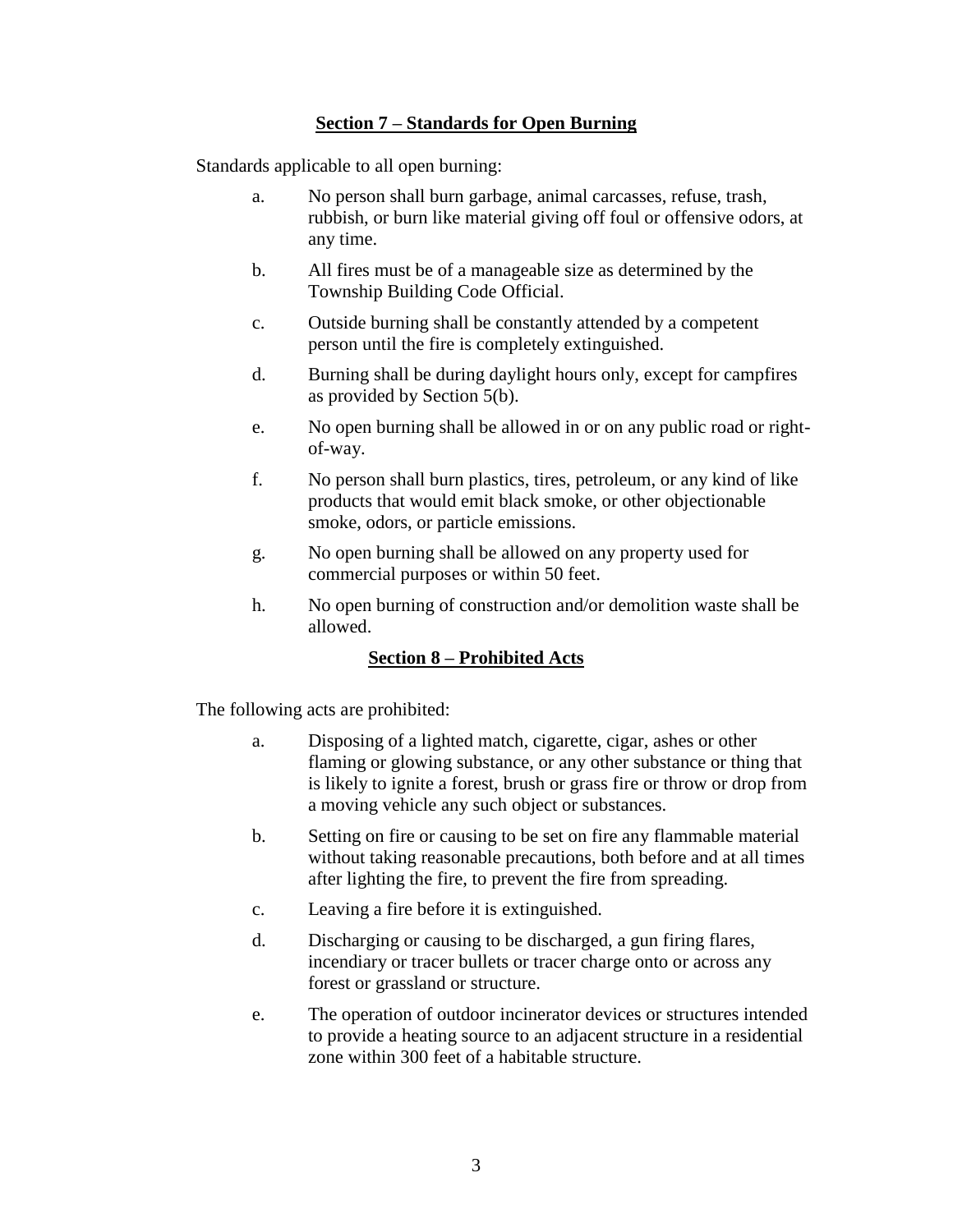#### **Section 9 – Cost Recovery Charges**

Pursuant to Public Act 33 of 1951 (MCL 41.801 et. seq.) the Township shall bill for and collect cost recovery charges from those receiving direct benefits from the fire protection and other emergency services provided by the Township and/or Davison/Richfield Fire Department.

## **Section 10 – Time for Payment Run**

All of the foregoing charges are due and payable within 30 days from the date the service is rendered.

#### **Section 11 – Non-Exclusive Charge**

The foregoing rates and charges are not the only charges that may be made by the Township for the costs and expenses of providing fire protection and other emergency services. Charges may additionally be collected by the Township through general taxation after a vote of the electorate approving the same or by a special assessment established under the applicable Michigan statutes. General fund appropriations may also be made to cover such additional costs and expenses of providing fire protection and other emergency services.

### **Section 12 – Multiple Property Protection**

When a particular fire protection or other emergency service rendered by the Township directly benefits more than one person or property, the owner of each property so benefited, and each person so benefited where property protection is not involved, is liable for the payment of the full charge for such service. The interpretation and application of this section is delegated to the Township Fire Chief, subject only to appeal, within the time limits for payment, to the Township Board and shall be administered so that charges shall only be collected from the recipients of the service.

## **Section 13 – Penalties**

Any person who shall violate any provision of this ordinance shall be guilty of a misdemeanor and upon conviction thereof, shall be punished by a fine not to exceed Five Hundred and 00/100 (\$500.00) dollars and costs of prosecution or by imprisonment in the county jail for up to 90 days or by both such fine and imprisonment in the discretion of the court.

## **Section 14 -- Severability**

If any article, section, or provision of any section of this Ordinance shall be held void, ineffective, or unconstitutional, such clause shall not affect the validity of any other sections hereof.